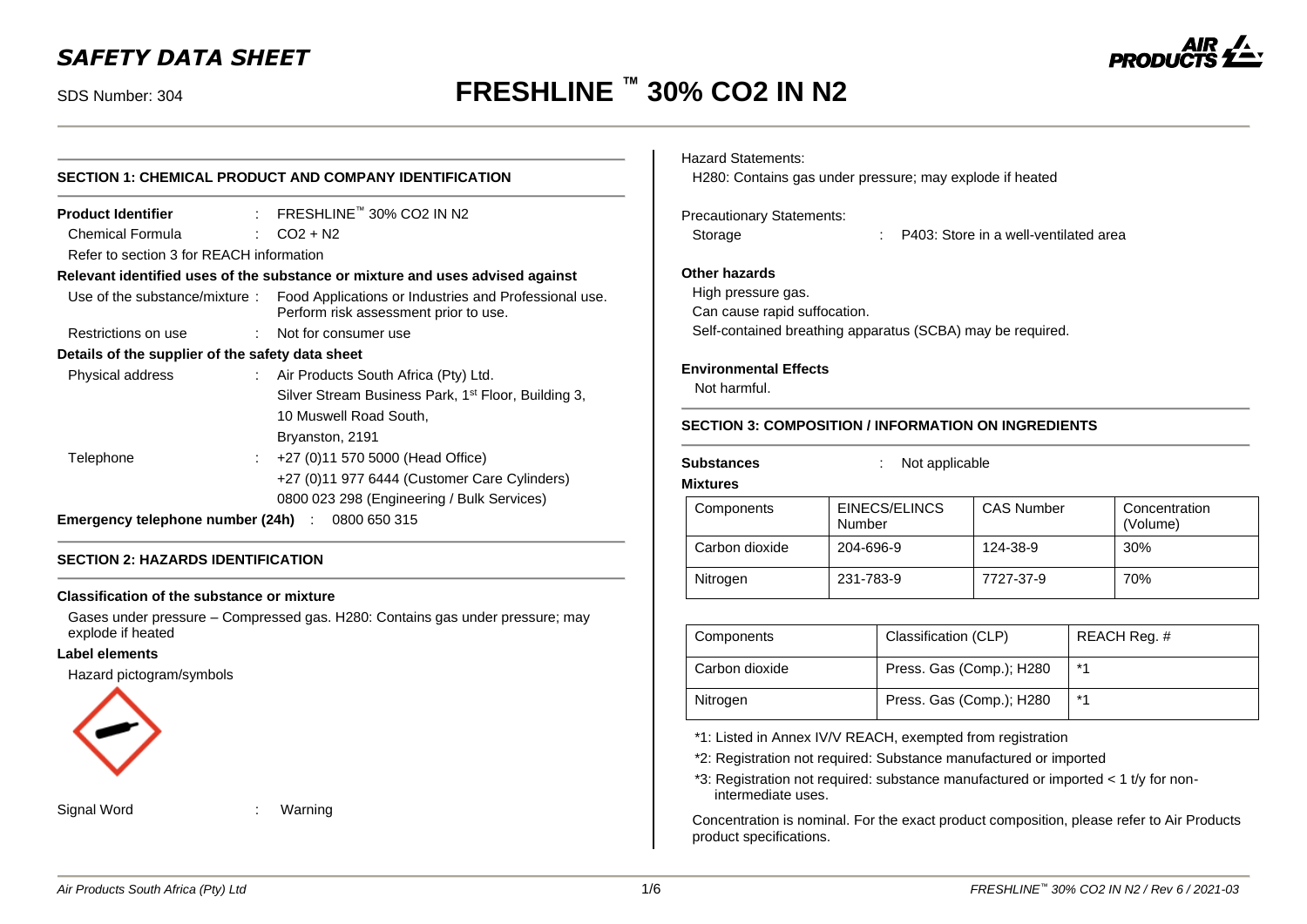SDS Number: 304

|                                               |                                                                                                                                                                                                                                                                                     | <b>Advice for fire-fighters</b>                                                                                                                                                                                                     | Wear self-contained breathing apparatus for fire-fighting                                                                                                                                                                                                                                                                                                   |  |
|-----------------------------------------------|-------------------------------------------------------------------------------------------------------------------------------------------------------------------------------------------------------------------------------------------------------------------------------------|-------------------------------------------------------------------------------------------------------------------------------------------------------------------------------------------------------------------------------------|-------------------------------------------------------------------------------------------------------------------------------------------------------------------------------------------------------------------------------------------------------------------------------------------------------------------------------------------------------------|--|
| <b>SECTION 4: FIRST AID MEASURES</b>          |                                                                                                                                                                                                                                                                                     |                                                                                                                                                                                                                                     | if necessary. Standard protective clothing and<br>equipment (Self Contained Breathing Apparatus) for<br>fire-fighters. Standard EN 137 - Self-contained open-<br>circuit compressed air breathing apparatus with full face<br>mask. Standard EN 469 - Protective clothing for fire-<br>fighters. Standard EN 659 - Protective gloves for fire-<br>fighters. |  |
| Description of first aid measures             |                                                                                                                                                                                                                                                                                     |                                                                                                                                                                                                                                     |                                                                                                                                                                                                                                                                                                                                                             |  |
| General advice                                | Move victim to uncontaminated area wearing self-<br>contained breathing apparatus. Keep victim warm and<br>rested. Call a doctor. Apply artificial respiration if<br>breathing stopped.                                                                                             |                                                                                                                                                                                                                                     |                                                                                                                                                                                                                                                                                                                                                             |  |
| Eye contact                                   | In case of direct contact with eyes, get medical advice                                                                                                                                                                                                                             | <b>SECTION 6: ACCIDENTAL RELEASE MEASURES</b>                                                                                                                                                                                       |                                                                                                                                                                                                                                                                                                                                                             |  |
| Skin contact                                  | Adverse effects not expected from this product                                                                                                                                                                                                                                      |                                                                                                                                                                                                                                     |                                                                                                                                                                                                                                                                                                                                                             |  |
| Ingestion                                     | Ingestion is not considered a potential route of                                                                                                                                                                                                                                    |                                                                                                                                                                                                                                     | Personal precautions, protective equipment and emergency procedures                                                                                                                                                                                                                                                                                         |  |
|                                               | exposure.                                                                                                                                                                                                                                                                           |                                                                                                                                                                                                                                     | Monitor carbon dioxide level. Gas/vapour heavier than air. May accumulate in confined                                                                                                                                                                                                                                                                       |  |
| Inhalation                                    | Move to fresh air. If breathing has stopped or is<br>laboured, give assisted respirations. Supplemental<br>oxygen may be indicated. If the heart has stopped,                                                                                                                       | spaces, particularly at or below ground level. Evacuate personnel to safe areas. Wear<br>self-contained breathing apparatus when entering area unless atmosphere is proved to be<br>safe. Monitor oxygen level. Ventilate the area. |                                                                                                                                                                                                                                                                                                                                                             |  |
|                                               | trained personnel should begin cardiopulmonary<br>resuscitation immediately. In case of shortness of<br>breath, give oxygen.                                                                                                                                                        | <b>Environmental precautions :</b>                                                                                                                                                                                                  | Do not discharge into any place where its accumulation<br>could be dangerous. Prevent further leakage or spillage<br>if safe to do so.                                                                                                                                                                                                                      |  |
|                                               | Most important symptoms and effects, both acute and delayed                                                                                                                                                                                                                         |                                                                                                                                                                                                                                     | Methods and materials for containment and cleaning up : Ventilate the area.                                                                                                                                                                                                                                                                                 |  |
| Symptoms                                      | : Shivering fit. Sweating. Blurred vision. Headache.<br>Increased pulse rate. Shortness of breath. Rapid<br>respiration. Exposure to oxygen deficient atmosphere<br>may cause the following Symptoms: Dizziness.<br>Salivation. Nausea. Vomiting. Loss of<br>mobility/consciousness | Additional advice                                                                                                                                                                                                                   | If possible, stop flow of product. Increase ventilation to<br>the release area and monitor oxygen level. If leak is<br>from cylinder or cylinder valve, call the Air Products<br>emergency telephone number. If the leak is in the user's<br>system, close the cylinder valve, safely vent the<br>pressure, and purge with an inert gas before attempting   |  |
|                                               | Indication of any immediate medical attention and special treatment needed                                                                                                                                                                                                          |                                                                                                                                                                                                                                     | repairs.                                                                                                                                                                                                                                                                                                                                                    |  |
| Treatment                                     | : If exposed or concerned: Get medical attention/advice.                                                                                                                                                                                                                            | <b>Reference to other sections</b>                                                                                                                                                                                                  | For more information refer to Section 8 and 13.                                                                                                                                                                                                                                                                                                             |  |
| <b>SECTION 5: FIRE-FIGHTING MEASURES</b>      |                                                                                                                                                                                                                                                                                     |                                                                                                                                                                                                                                     |                                                                                                                                                                                                                                                                                                                                                             |  |
| <b>Extinguishing media</b>                    |                                                                                                                                                                                                                                                                                     |                                                                                                                                                                                                                                     |                                                                                                                                                                                                                                                                                                                                                             |  |
| Suitable extinguishing media :                | The product itself does not burn. Use extinguishing<br>media appropriate for surrounding fire.                                                                                                                                                                                      |                                                                                                                                                                                                                                     |                                                                                                                                                                                                                                                                                                                                                             |  |
|                                               | Extinguishing media which must not be used for safety reasons :<br>Do not use water jet<br>to extinguish.                                                                                                                                                                           |                                                                                                                                                                                                                                     |                                                                                                                                                                                                                                                                                                                                                             |  |
| Special hazards from the substance or mixture |                                                                                                                                                                                                                                                                                     |                                                                                                                                                                                                                                     |                                                                                                                                                                                                                                                                                                                                                             |  |
|                                               | Upon exposure to intense heat or flame, cylinder will vent rapidly and or rupture violently.<br>Product is non-flammable and does not support combustion. Move away from container<br>and cool with water from a protected position. Keep containers and surroundings cool with     |                                                                                                                                                                                                                                     |                                                                                                                                                                                                                                                                                                                                                             |  |

water spray.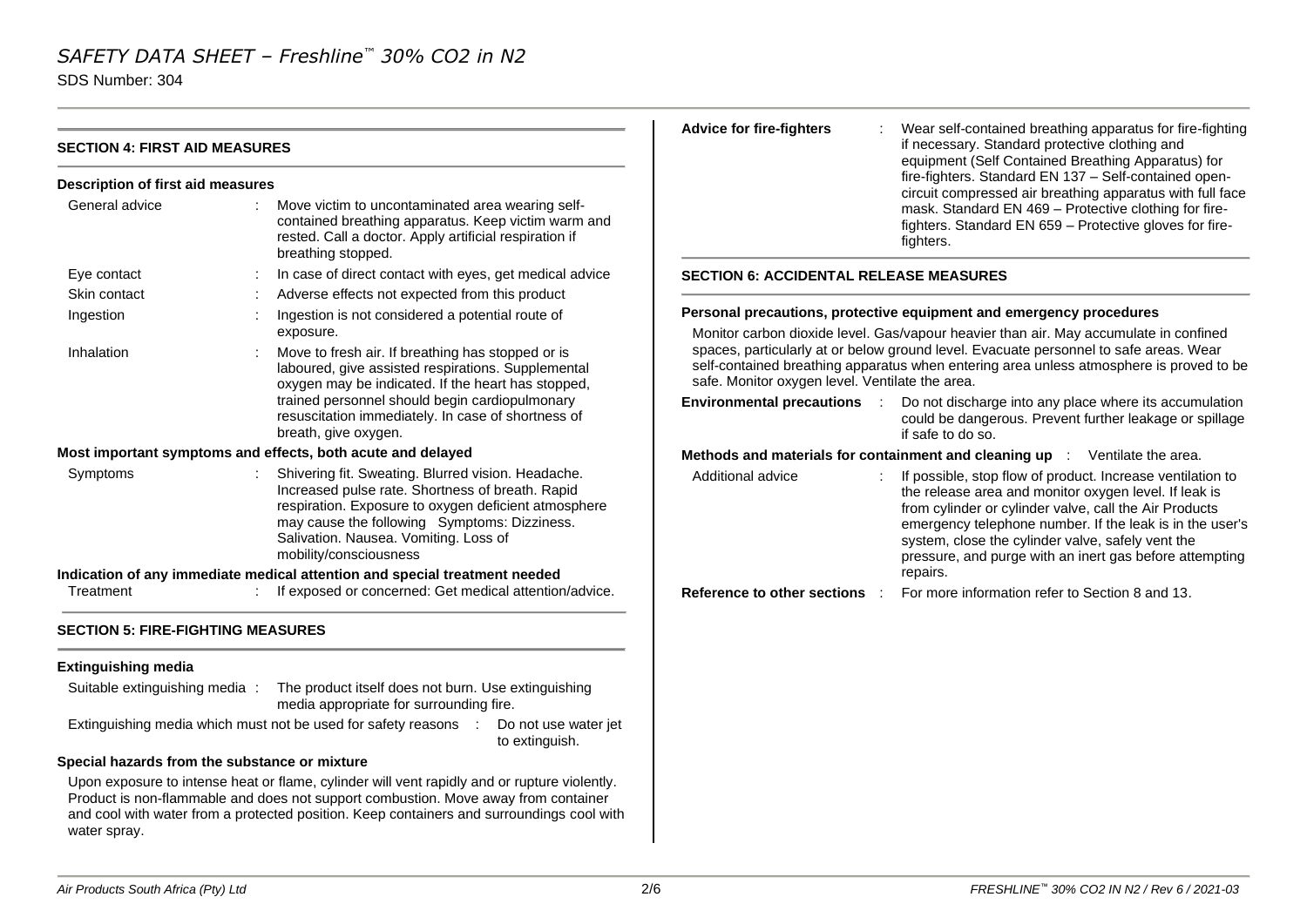SDS Number: 304

#### **SECTION 7: HANDLING AND STORAGE**

#### **Precautions for safe handling**

Cylinders should be stored up right with valve protection guard in place and firmly secured to prevent falling or being knocked over. Use equipment rated for cylinder pressure. Protect cylinders from physical damage; do not drag, roll, slide or drop. Do not allow storage area temperature to exceed 50°C. Only experienced and properly instructed persons should handle compressed gases/cryogenic liquids. Before using the product, determine its identity by reading the label. Know and understand the properties and hazards of the product before use. When doubt exists as to the correct handling procedure for a particular gas, contact the supplier. Do not remove or deface labels provided by the supplier for the identification of the cylinder contents. When moving cylinders, even for short distances, use a cart (trolley, hand truck, etc.) designed to transport cylinders. Do not remove valve guards. Before connecting the container, check the complete gas system for suitability, particularly for pressure rating and materials. Before connecting the container for use, ensure that back feed from the system into the container is prevented. Ensure the complete gas system is compatible for pressure rating and materials of construction. Ensure the complete gas system has been checked for leaks before use. Employ suitable pressure regulating devices on all containers when the gas is being emitted to systems with lower pressure rating than that of the container. Never insert an object (e.g., wrench, screwdriver, pry bar, etc.) into valve openings. Doing so may damage valve, causing a leak.

Open valve slowly. If user experiences any difficulty operating cylinder valve discontinue use and contact supplier. Close container valve after each use and when empty, even if still connected to equipment. Never attempt to repair or modify container valves or safety relief devices. Damaged valves should be reported immediately to the supplier. Close valve after each use and when empty. Do not subject containers to abnormal mechanical shocks which may cause damage to their valve or safety devices. Never attempt to lift a cylinder by its valve guard. Do not use containers as rollers or supports or for any other purpose than to contain the gas as supplied. Never strike an arc on a compressed gas cylinder or make a cylinder a part of an electrical circuit. Do not smoke while handling product or cylinders. Never re-compress a gas or a gas mixture without first consulting the supplier. Never attempt to transfer gases from one cylinder/container to another. Always use backflow protective device in piping. Never use direct flame or electrical heating devices to raise the pressure of a container. Containers should not be subjected to temperatures above 50°C. Prolonged periods of cold temperature below -30°C should be avoided.

#### **Conditions for safe storage, including any incompatibilities**

Full containers should be stored so that oldest stock is used first. Containers should be stored in a purpose-built compound which should be well ventilated, preferably in the open air. Stored containers should be periodically checked for general condition and leakage. Observe all regulations and local requirements regarding storage of containers. Protect containers stored in the open against rusting and extremes of weather.

Containers should not be stored in conditions likely to encourage corrosion. Containers should be stored in the vertical position and properly secured to prevent toppling. The container valves should be tightly closed and where appropriate valve outlets should be capped or plugged. Container valve guards or caps should be in place. Keep containers tightly closed in a cool, well-ventilated place. Store containers in location free from fire risk and away from sources of heat and ignition. Full and empty cylinders should be segregated. Do not allow storage temperature to exceed 50°C. Return empty containers in a timely manner.

#### **Technical measures/Precautions**

Containers should be segregated in the storage area according to the various categories (e.g., flammable, toxic, etc.) and in accordance with local regulations. Keep away from combustible material.

#### **SECTION 8: EXPOSURE CONTROLS AND PERSONAL PROTECTION**

#### **Control parameters**

#### **Exposure limit(s)**

|                | Carbon dioxide Time Weighted Average (TWA): EH40        | 5,000 ppm | $19,150 \text{ mg/m}^3$                              |
|----------------|---------------------------------------------------------|-----------|------------------------------------------------------|
|                | WFL                                                     |           |                                                      |
|                | Carbon dioxide   Short Term Exposure Limit (STEL): EH40 |           | 15,000 ppm $\left  27,400 \right $ mg/m <sup>3</sup> |
|                | WFI                                                     |           |                                                      |
| Carbon dioxide | Time Weighted Average (TWA): EU ELV                     | 5,000 ppm | $9,000 \text{ mg/m}^3$                               |
|                |                                                         |           |                                                      |

#### **Exposure controls**

#### **Engineering measures**

Provide natural or mechanical ventilation to prevent accumulation above exposure limits. Provide natural or mechanical ventilation to prevent oxygen deficient atmospheres below 19.5% oxygen.

#### **Personal protective equipment**

| Respiratory protection   | Self-contained breathing apparatus (SCBA) or positive<br>pressure airline with mask are to be used in oxygen-<br>deficient atmosphere. Air purifying respirators will not<br>provide protection. Users of breathing apparatus must<br>be trained. |  |
|--------------------------|---------------------------------------------------------------------------------------------------------------------------------------------------------------------------------------------------------------------------------------------------|--|
| Hand protection          | : Wear sturdy work gloves when handling cylinders.<br>Standard EN 388- Protective gloves against mechanical<br>risk. The breakthrough time of the selected glove(s)<br>must be greater than the intended use period.                              |  |
| Eye/face protection      | Safety glasses recommended when handling cylinders.<br>Standard EN 166-Personal eye-protection.                                                                                                                                                   |  |
| Skin and body protection | Safety shoes are recommended when handling<br>cylinders. Standard EN ISO 20345- Personal protective<br>equipment-Safety footwear.                                                                                                                 |  |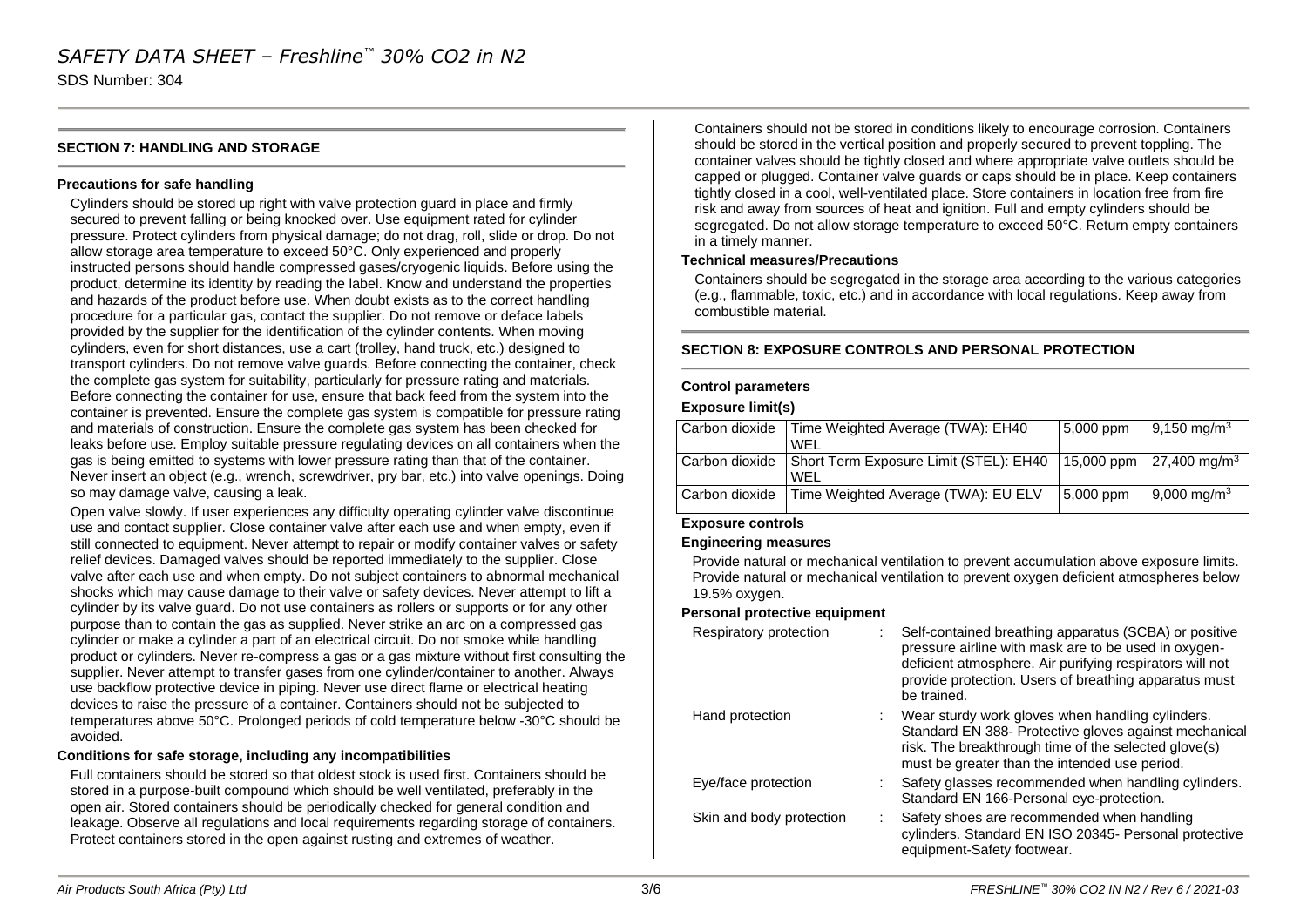Special instructions for protection and hygiene : Ensure adequate ventilation,

### SDS Number: 304

|                                                       |                             | especially in confined areas.                                                           |
|-------------------------------------------------------|-----------------------------|-----------------------------------------------------------------------------------------|
| Remarks                                               | ÷.                          | Simple asphyxiant.                                                                      |
| <b>SECTION 9: PHYSICAL AND CHEMICAL PROPERTIES</b>    |                             |                                                                                         |
| Information on basic physical and chemical properties |                             |                                                                                         |
| Form                                                  |                             | Compressed gas.                                                                         |
| Colour                                                |                             | Colourless gas                                                                          |
| Odour                                                 |                             | None. Mixture contains one or more components which<br>have no odour warning properties |
| Molecular Weight                                      |                             | 32.95 g/mol                                                                             |
| Relative vapour density                               | t.                          | 1.14 (air = 1) Heavier than air.                                                        |
| Relative density                                      | ÷                           | Not applicable                                                                          |
| Vapour pressure                                       |                             | No data available                                                                       |
| Density                                               |                             | 0.0014g/cm <sup>3</sup> Note: (as vapour)                                               |
| Specific Volume                                       | t.                          | $0.77 \text{ m}^3\text{/kg}$                                                            |
| Melting/freezing point                                | ÷.                          | No data available                                                                       |
| Boiling point/range                                   |                             | $-105.6 °C$                                                                             |
| Water solubility                                      |                             | Not known, but considered to have low solubility.                                       |
| Partition coefficient n-octanol/water [log Kow]       |                             | $\sim 100$<br>Not known                                                                 |
| рH                                                    |                             | Not applicable                                                                          |
| Viscosity                                             |                             | No reliable data available                                                              |
| Particle characteristics                              |                             | Not applicable                                                                          |
| Upper and Lower explosion/ flammability limits :      |                             | Non flammable                                                                           |
| Flash point                                           |                             | Not applicable                                                                          |
| Auto-ignition temperature                             | ÷                           | Non flammable                                                                           |
| Decomposition temperature                             | $\mathcal{C}_{\mathcal{A}}$ | Not applicable                                                                          |
| Other information                                     |                             |                                                                                         |
| Explosive properties                                  | t.                          | Not applicable                                                                          |
| Oxidizing properties                                  |                             | Not applicable                                                                          |
| Odour threshold                                       |                             | Odour threshold is subjective and inadequate to warn of<br>overexposure                 |
| Evaporation rate                                      |                             | Not applicable                                                                          |
| Flammability (solid, gas)                             | $\mathbb{R}^{\mathbb{Z}}$   | Refer to production classification in Section 2                                         |
|                                                       |                             | Note: Properties are nominal and may vary due to the composition of the gas mixture     |

#### **SECTION 10: STABILITY AND REACTIVITY**

| <b>Reactivity</b>                    |   | No reactivity hazard other than the effects described in<br>the sub-sections below.                                                                                                                                                                                                                                                                                                                                                                                                                                                                                                                                                                       |
|--------------------------------------|---|-----------------------------------------------------------------------------------------------------------------------------------------------------------------------------------------------------------------------------------------------------------------------------------------------------------------------------------------------------------------------------------------------------------------------------------------------------------------------------------------------------------------------------------------------------------------------------------------------------------------------------------------------------------|
| <b>Chemical Stability</b>            |   | Stable under normal conditions.<br>t                                                                                                                                                                                                                                                                                                                                                                                                                                                                                                                                                                                                                      |
| Possibility of hazardous reactions   |   | No data available<br>$\sim 1000$                                                                                                                                                                                                                                                                                                                                                                                                                                                                                                                                                                                                                          |
| <b>Conditions to avoid</b>           |   | None under recommended storage and handling<br>conditions (see section 7)                                                                                                                                                                                                                                                                                                                                                                                                                                                                                                                                                                                 |
| Incompatible materials               |   | No data available<br>÷                                                                                                                                                                                                                                                                                                                                                                                                                                                                                                                                                                                                                                    |
| Hazardous decomposition products :   |   | Under normal conditions of storage and use,<br>hazardous decomposition products should not<br>be produced.                                                                                                                                                                                                                                                                                                                                                                                                                                                                                                                                                |
|                                      |   | <b>SECTION 11: TOXICOLOGICAL INFORMATION</b>                                                                                                                                                                                                                                                                                                                                                                                                                                                                                                                                                                                                              |
| Information on toxicological effects |   |                                                                                                                                                                                                                                                                                                                                                                                                                                                                                                                                                                                                                                                           |
| <b>Likely routes of exposure</b>     |   |                                                                                                                                                                                                                                                                                                                                                                                                                                                                                                                                                                                                                                                           |
| Effects on Eye                       |   | In case of direct contact with eyes, seek medical advice                                                                                                                                                                                                                                                                                                                                                                                                                                                                                                                                                                                                  |
| Effects on Skin                      |   | Adverse effects not expected from this product.                                                                                                                                                                                                                                                                                                                                                                                                                                                                                                                                                                                                           |
| Inhalation effects                   | ÷ | Concentration of 10% CO2 or more can produce unconsciousness<br>or death. Unlike simple asphyxiants, carbon dioxide has the ability<br>to cause death even when normal oxygen levels (20-21%) are<br>maintained. Carbon dioxide is physiologically active, affective<br>circulation and breathing. At concentrations between 2 and 10%,<br>carbon dioxide can cause nausea, dizziness, headache, mental<br>confusion, increased blood pressure and respiratory rate. In high<br>concentrations may cause asphyxiation. Asphyxiation may bring<br>about unconsciousness without warning and so rapidly that victim<br>may be unable to protect themselves. |
| Ingestion effects                    |   | Ingestion is not considered a potential route of exposure                                                                                                                                                                                                                                                                                                                                                                                                                                                                                                                                                                                                 |
| Symptoms                             | ÷ | Exposure to oxygen deficient atmosphere may cause the following<br>symptoms: Dizziness. Salivation. Nausea. Vomiting. Loss of<br>mobility/consciousness. Shivering fit. Sweating. Blurred vision.<br>Headache. Increased pulse rate. Shortness of breath. Rapid<br>respiration.                                                                                                                                                                                                                                                                                                                                                                           |
|                                      |   |                                                                                                                                                                                                                                                                                                                                                                                                                                                                                                                                                                                                                                                           |

 $\mathbf{L}$ 

 $\sim$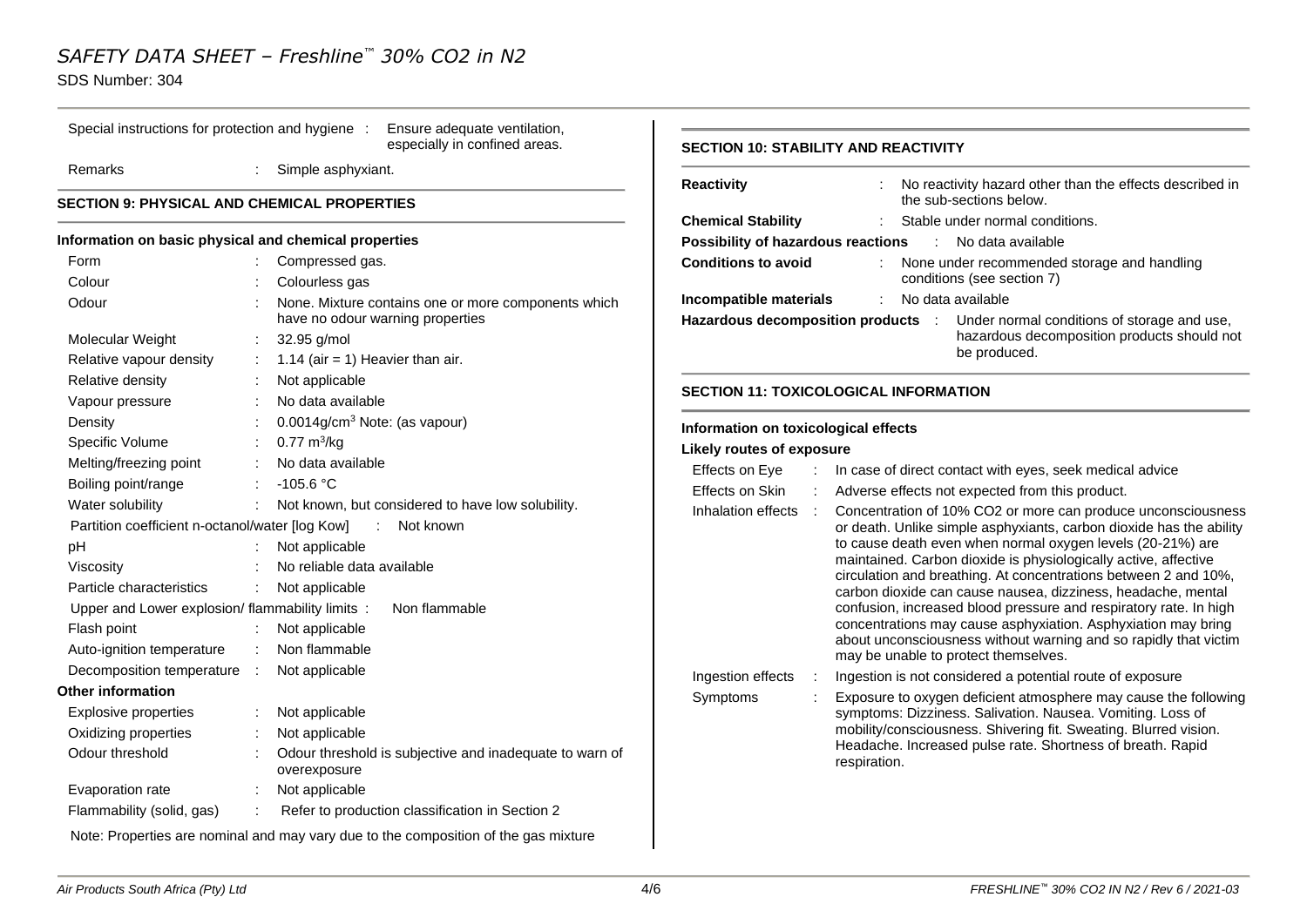#### SDS Number: 304

#### **Acute toxicity**

| Acute oral toxicity                                       | No data available on the product itself                                                                                                                                                                                                                                                                                                                                                                                                                  |
|-----------------------------------------------------------|----------------------------------------------------------------------------------------------------------------------------------------------------------------------------------------------------------------------------------------------------------------------------------------------------------------------------------------------------------------------------------------------------------------------------------------------------------|
| Acute inhalation toxicity<br>÷                            | Unlike simple asphyxiants, carbon dioxide has the<br>ability to cause death even in normal oxygen levels (20-<br>21%) are maintained. 5% CO2 has been found to act<br>synergistically to increase the toxicity of certain other<br>gases (CO, NO2). CO2 has been shown to enhance the<br>production of carboxy-or met- haemoglobin by these<br>gases possibly due to carbon dioxide's stimulatory<br>effects on the respiratory and circulatory systems. |
| Acute dermal toxicity                                     | No data available on the product itself                                                                                                                                                                                                                                                                                                                                                                                                                  |
| Skin corrosion/irritation<br>÷                            | No data available                                                                                                                                                                                                                                                                                                                                                                                                                                        |
| Serious eye damage / irritation : No data available       |                                                                                                                                                                                                                                                                                                                                                                                                                                                          |
| Sensitization                                             | No data available                                                                                                                                                                                                                                                                                                                                                                                                                                        |
| Chronic toxicity or effects from long term exposure       |                                                                                                                                                                                                                                                                                                                                                                                                                                                          |
| Carcinogenicity                                           | No data available                                                                                                                                                                                                                                                                                                                                                                                                                                        |
| Reproductive toxicity                                     | No data available on the product itself                                                                                                                                                                                                                                                                                                                                                                                                                  |
| Germ cell mutagenicity                                    | No data available on the product itself<br>÷.                                                                                                                                                                                                                                                                                                                                                                                                            |
| Specific target organ systemic Toxicity (single exposure) | No data available                                                                                                                                                                                                                                                                                                                                                                                                                                        |
|                                                           | Specific target organ systemic Toxicity (repeated exposure) : No data available                                                                                                                                                                                                                                                                                                                                                                          |
| Aspiration hazard                                         | : No data available                                                                                                                                                                                                                                                                                                                                                                                                                                      |

#### **SECTION: 12. ECOLOGICAL INFORMATION**

### **Toxicity** Aquatic toxicity : No data is available on the product itself. Toxicity to fish-components Carbon dioxide <br>
LC50(1h): 240mg/l Species: Rainbow trout (Oncorhynchus mykiss). Carbon dioxide LC50(96h): 35mg/l Species: Rainbow trout (Oncorhynchus mykiss). Toxicity to other organisms : No data is available on the product itself. **Persistence and degradability** No data available **Bioaccumulative potentia**l : Refer to section 9 "Partition Coefficient (noctanol/water)". **Mobility in soil** : Because of its high volatility, the product is unlikely to cause ground pollution

#### **Other adverse effects**

| When discharged in large quantities may contribute to the greenhouse effect. |  |                                                                                 |  |  |
|------------------------------------------------------------------------------|--|---------------------------------------------------------------------------------|--|--|
| Effect on the ozone layer                                                    |  | : No known effects from this product.                                           |  |  |
| Ozone Depleting Potential                                                    |  | <b>None</b>                                                                     |  |  |
| Effect on global warming                                                     |  | When discharged in large quantities may contribute to<br>the greenhouse effect. |  |  |
| <b>Global Warming Potential</b>                                              |  | $: 1$ (Carbon dioxide)                                                          |  |  |

#### **SECTION 13: DISPOSAL CONSIDERATIONS**

| Waste treatment methods | Contact supplier if guidance is required. Return unused<br>product in original cylinder to supplier. |
|-------------------------|------------------------------------------------------------------------------------------------------|
| Contaminated packaging  | Return cylinder to supplier.                                                                         |

#### **SECTION 14: TRANSPORT INFORMATION**

#### **ADR**

| UN/ID No.               |   | UN1956                                               |
|-------------------------|---|------------------------------------------------------|
| Proper shipping name    | ÷ | COMPRESSED GAS, N.O.S. (Nitrogen, Carbon<br>dioxide) |
| Class or Division       |   | 2                                                    |
| <b>Tunnel Code</b>      |   | (E)                                                  |
| Label(s)                |   | 2.2                                                  |
| ADR/RID Hazard ID no.   |   | 20                                                   |
| <b>Marine Pollutant</b> |   | No                                                   |
| IATA                    |   |                                                      |
| UN/ID No.               |   | <b>UN1956</b>                                        |
| Proper shipping name    |   | Compressed gas, n.o.s. (Nitrogen, Carbon dioxide)    |
| Class or Division       |   | 2.2                                                  |
| Label(s)                |   | 2.2                                                  |
| <b>Marine Pollutant</b> |   | No                                                   |
| IMDG                    |   |                                                      |
| UN/ID No.               | ÷ | <b>UN1956</b>                                        |
| Proper shipping name    |   | COMPRESSED GAS, N.O.S. (Nitrogen, Carbon<br>dioxide) |
| Class or Division       |   | 2.2                                                  |
| Label(s)                |   | 2.2                                                  |
| Marine Pollutant        |   | No                                                   |
| Segregation Group       |   | None                                                 |
|                         |   |                                                      |